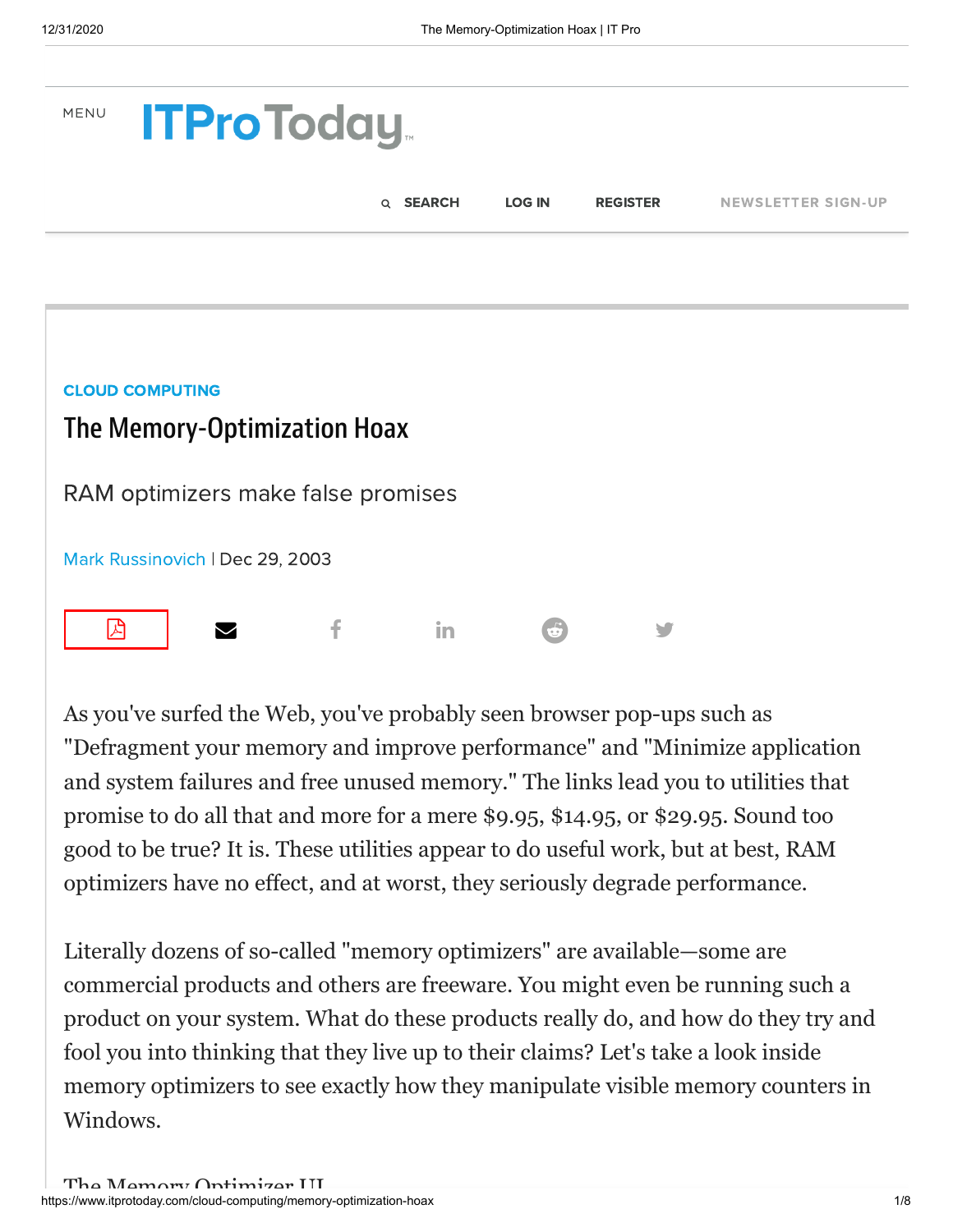| MENU <b>ITPro Today</b> |                                                     |                 |               |                 |                           |  |
|-------------------------|-----------------------------------------------------|-----------------|---------------|-----------------|---------------------------|--|
|                         |                                                     | Q <b>SEARCH</b> | <b>LOG IN</b> | <b>REGISTER</b> | <b>NEWSLETTER SIGN-UP</b> |  |
|                         | $\mathbf{1}$ $\mathbf{1}$ $\mathbf{1}$ $\mathbf{1}$ | $\cdot$ 1       |               |                 |                           |  |

also display the processes running on the system.

When a scheduled optimization job runs, the utility's available-memory counter often goes up, sometimes dramatically, which appears to imply that the tool is actually freeing up memory for your applications to use. To understand how these utilities cause the available-memory line to rise, you first need to understand how Windows manages physical memory.

## Windows Memory Management

Like most modern OSs, Windows implements a demand-paged virtual-memory system. An OS uses virtual memory to give applications the illusion that a computer has more physical memory than it actually does.

On 32-bit Windows systems, processes have a virtual-memory address space of 4GB that the OS typically divides equally between the process and the system. Thus, a process can allocate as much as 2GB of virtual memory, depending on the amount available. The total amount of virtual memory allocated to all processes can't exceed the sum of the system's paging files and most of its physical memory (the OS reserves a small portion of physical memory).

Given that processes can, with a large enough paging file, allocate virtual memory that exceeds the computer's physical memory capacity, the Windows Memory Manager subsystem must share physical memory among processes and the Cache Manager's cached file data. As [Figure 1](https://www.itprotoday.com/content/content/41095/figure_01.gif) illustrates, the Memory Manager assigns each process (e.g., Microsoft Word, Notepad, Windows Explorer) a part of physical memory, which is known as the process's working set. The portions of the kernel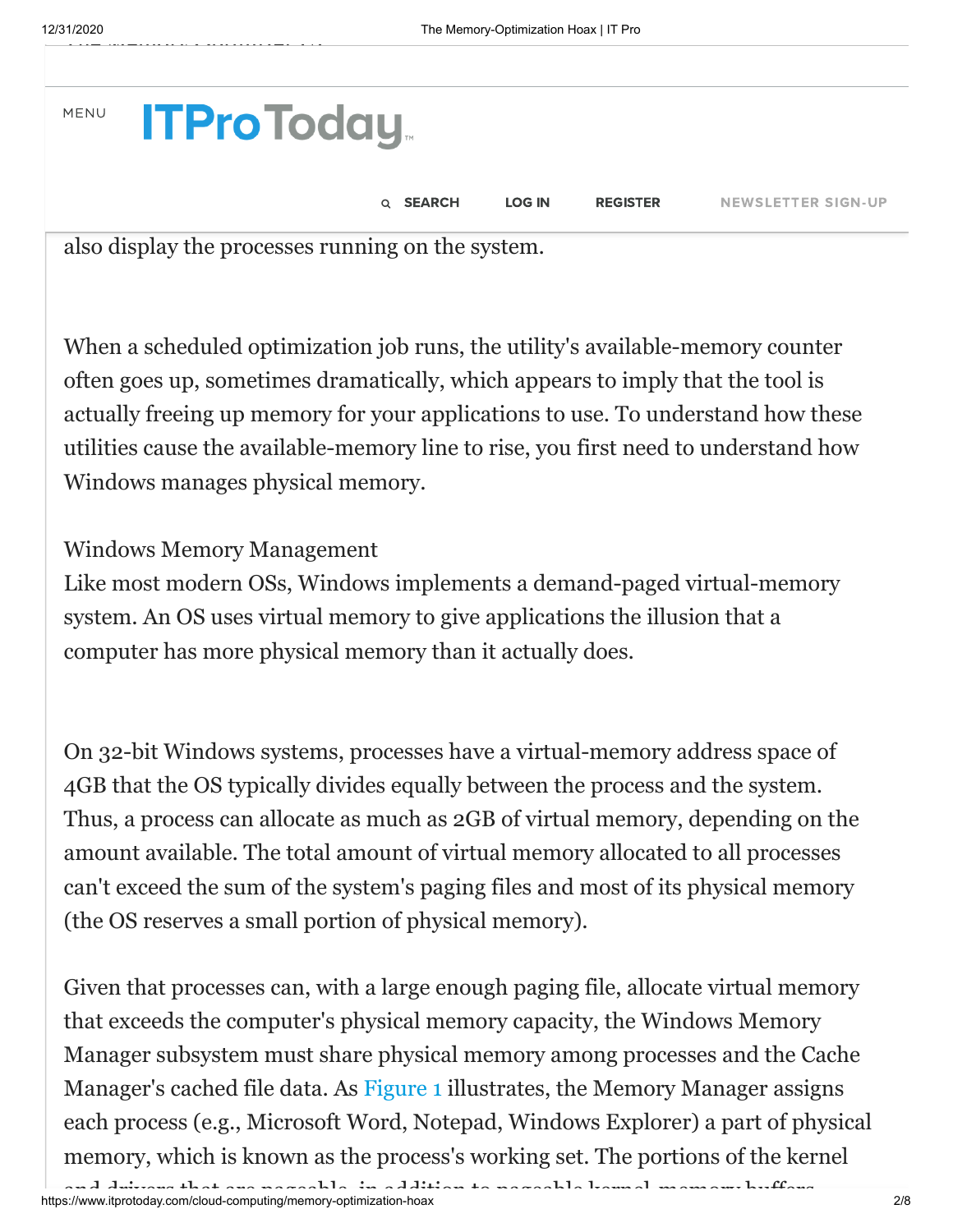**MEN** 

| <b>ITProToday</b> |  |
|-------------------|--|
|                   |  |

sets in response to the needs of processes for quick access to their [code and data.](https://www.itprotoday.com/newsletters/signup?code=hdbtn) Q [SEARCH](https://www.itprotoday.com/search) [LOG](https://www.itprotoday.com/penton_modal/nojs/login) IN [REGISTER](https://www.itprotoday.com/penton_modal/nojs/register/basic) NEWSLETTER SIGN-UP

The computer's memory-management hardware requires that Windows manage working sets and virtual memory in page-size blocks. (On 32-bit x86 processors, pages are typically 4096 bytes in size. However, the OS and memory-intensive applications also use large pages of 4MB as an optimization, when possible.)

called paged pool, and physical memory that the Cache Manager manages, are

When a process accesses a page of its virtual memory that isn't present in its working set, the process incurs a *page fault* hardware exception. When that happens, the Memory Manager assigns a page of available physical memory to hold the newly accessed data. Additionally, the Memory Manager might decide to expand the process's working set by adding the page to the working set. However, if the Memory Manager deems the process's working set to be large enough, it will exchange a page already in the working set with the new page, choosing for replacement the page that the process accessed least recently, under the assumption that the process is least likely to access that page in the near future.

When the Memory Manager removes a page from a process working set, it must decide what to do with that page. If the page has been modified, the Memory Manager first puts it on the *modified page list,* a list of pages that eventually will be written to the paging file or to the memory-mapped files to which the pages correspond. From the modified page list, the Memory Manager moves pages to a pool called the *standby list.* Unmodified pages go directly to the standby list. Thus, you can view the standby list as a cache of file data.

## Available Memory

I stated earlier that the Memory Manager gives a page of available physical memory to a process that experiences a page fault, but I haven't told you what defines available memory. The standby list is part of physical memory that the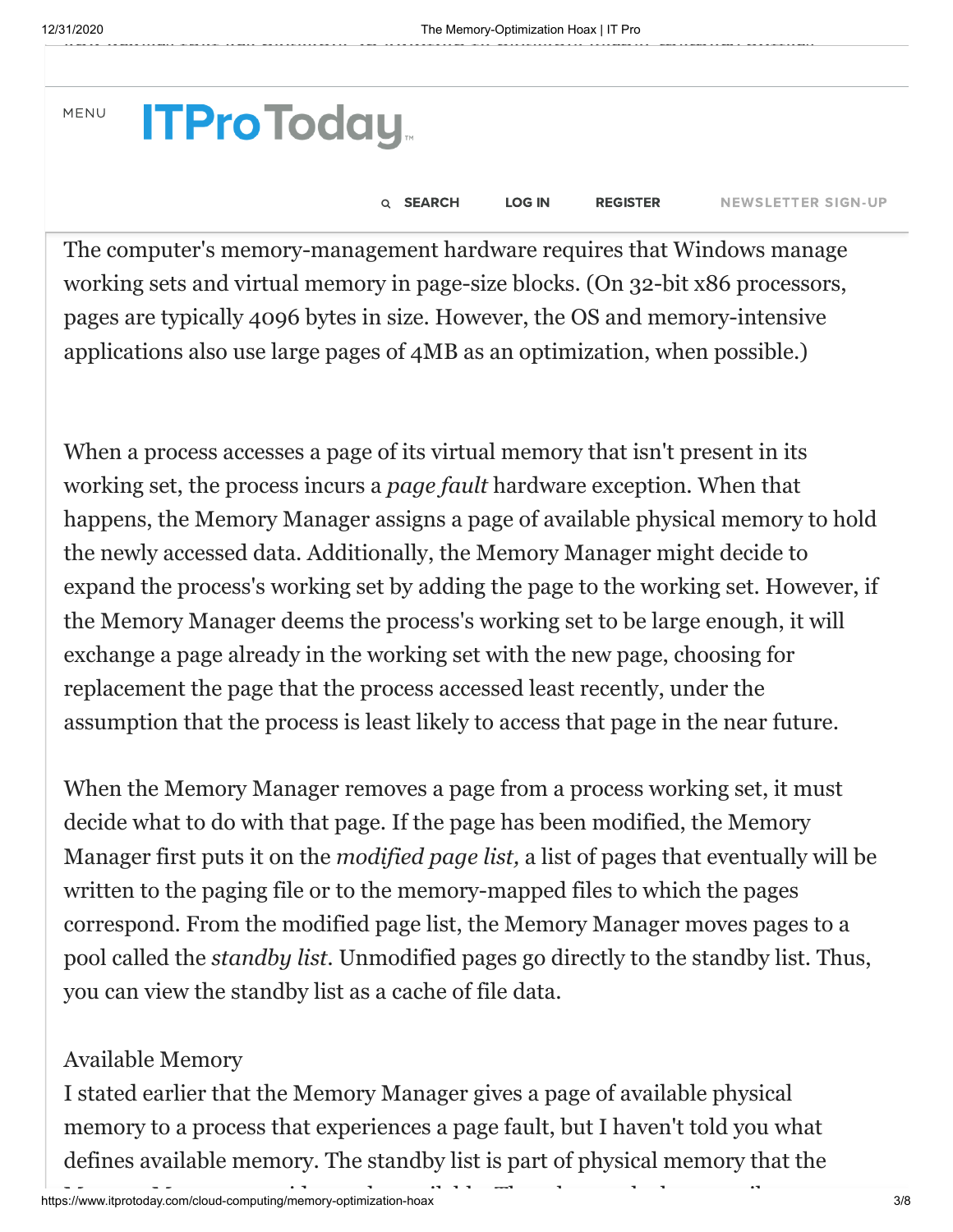| MENU <b>ITProToday</b> |                 |               |                 |                           |
|------------------------|-----------------|---------------|-----------------|---------------------------|
|                        | Q <b>SEARCH</b> | <b>LOG IN</b> | <b>REGISTER</b> | <b>NEWSLETTER SIGN-UP</b> |

[Figure 2](https://www.itprotoday.com/content/content/41095/figure_02.gif) shows the transitions that occur between working sets and the page lists. Once per second, a system thread wakes up and calls the Memory Manager's working set manager to examine the System and processes' working sets. If available memory is low, the working set manager removes pages from the processes that haven't incurred many page faults in the past second. The removed pages go to the modified or standby list as appropriate and contribute to available memory. An important side effect of this tuning mechanism is that if the system needs memory for other processes, the Memory Manager takes pages from idle processes' working sets. Thus, those working sets eventually disappear, meaning that processes that remain idle for a sufficient length of time eventually consume no physical memory.

When a process needs a new page of physical memory, the Memory Manager first determines whether the page the process is accessing is in the standby or modified page list. The page will be in one of these lists if the page was removed from the process working set and not reused for another purpose. Placing that page back into the process working set is called a *soft page fault* because, unlike hard page faults, it doesn't involve a read from the paging file or other file on disk.

If the page isn't in the standby list or the modified page list, the Memory Manager takes a page from a list that has a page on it, checking first the free list, then the zeroed page list, and finally the standby list. If no memory is available, the Memory Manager triggers the Balance Set Manager to trim the process working sets and populate one of the three lists that make up available memory. If the Memory Manager has to remove a page from the zeroed page, free, or standby list for reuse, it determines how to access the targeted code or data, which can include reading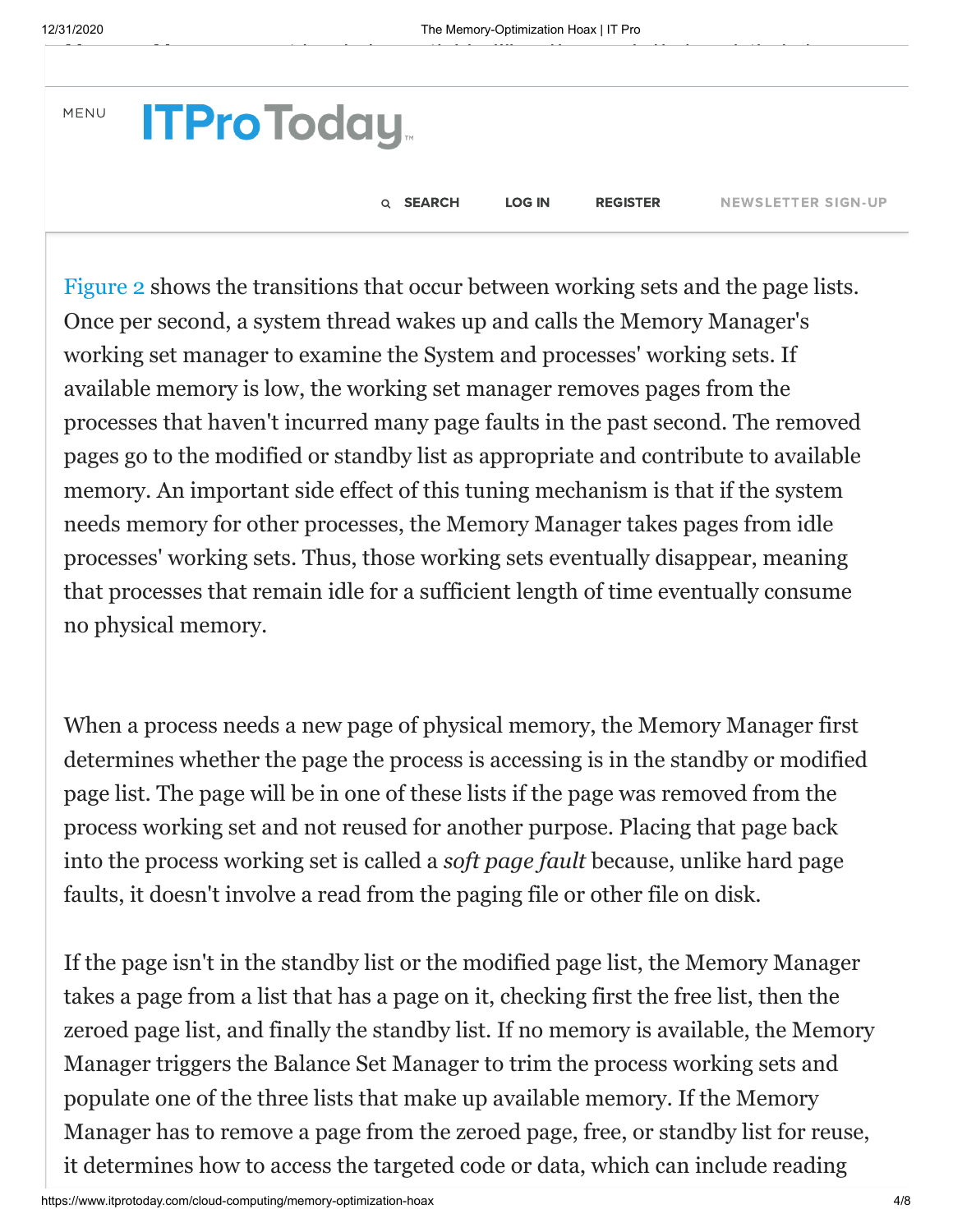### MENU

**ITProToday** 

Q [SEARCH](https://www.itprotoday.com/search) [LOG](https://www.itprotoday.com/penton_modal/nojs/login) IN [REGISTER](https://www.itprotoday.com/penton_modal/nojs/register/basic) NEWSLETTER SIGN-UP

attention to the workings of RAM optimizers. The available-memory value that RAM optimizers display is the same value that the Task Manager shows as Available in the Physical Memory section on the Performance tab, which [Figure 3](https://www.itprotoday.com/content/content/41095/figure_03.gif) shows. That value is the sum of the sizes of the standby, zeroed page, and free lists. System Cache is the sum of the sizes of the standby list and the System working set. (In Windows NT 4.0 and earlier, File Cache reflects the size of only the System working set.)

 $\mathbf{W} = \mathbf{W} \mathbf{W} = \mathbf{W} \mathbf{W} = \mathbf{W} \mathbf{W} = \mathbf{W} \mathbf{W}$ 

the appl[ication is allocating fresh da](https://www.itprotoday.com/)ta and the page taken wasn't from the zeroed

RAM optimizers take advantage of the Memory Manager's behavior by allocating, then freeing, large amounts of virtual memory. [Figure 4](https://www.itprotoday.com/content/content/41095/figure_04.gif), page 21, shows the effect a RAM optimizer has on a system. The first bar depicts the working sets and available memory before optimization. The second bar shows that the RAM optimizer creates a high memory demand, which it does by incurring many page faults in a short time. In response, the Memory Manager increases the optimizer's working set. This working-set expansion occurs at the expense of available memory and—when available memory becomes low—at the expense of other processes' working sets. The third bar illustrates how, after the RAM optimizer frees its memory, the Memory Manager moves all the pages that were assigned to the RAM optimizer to the free list, thus contributing to the available-memory value. Most optimizers hide the rapid decline in available memory that occurs during the first step, but if you run Task Manager during an optimization, you can often see the decline as it takes place.

Although gaining more available memory might seem beneficial, it isn't. As RAM optimizers force the available-memory counter up, they force other processes' data and code out of memory. Say that you're running Word, for example. As the optimizer forces the available-memory counter up, the text of open documents and the program code that was part of Word's working set before the optimization (and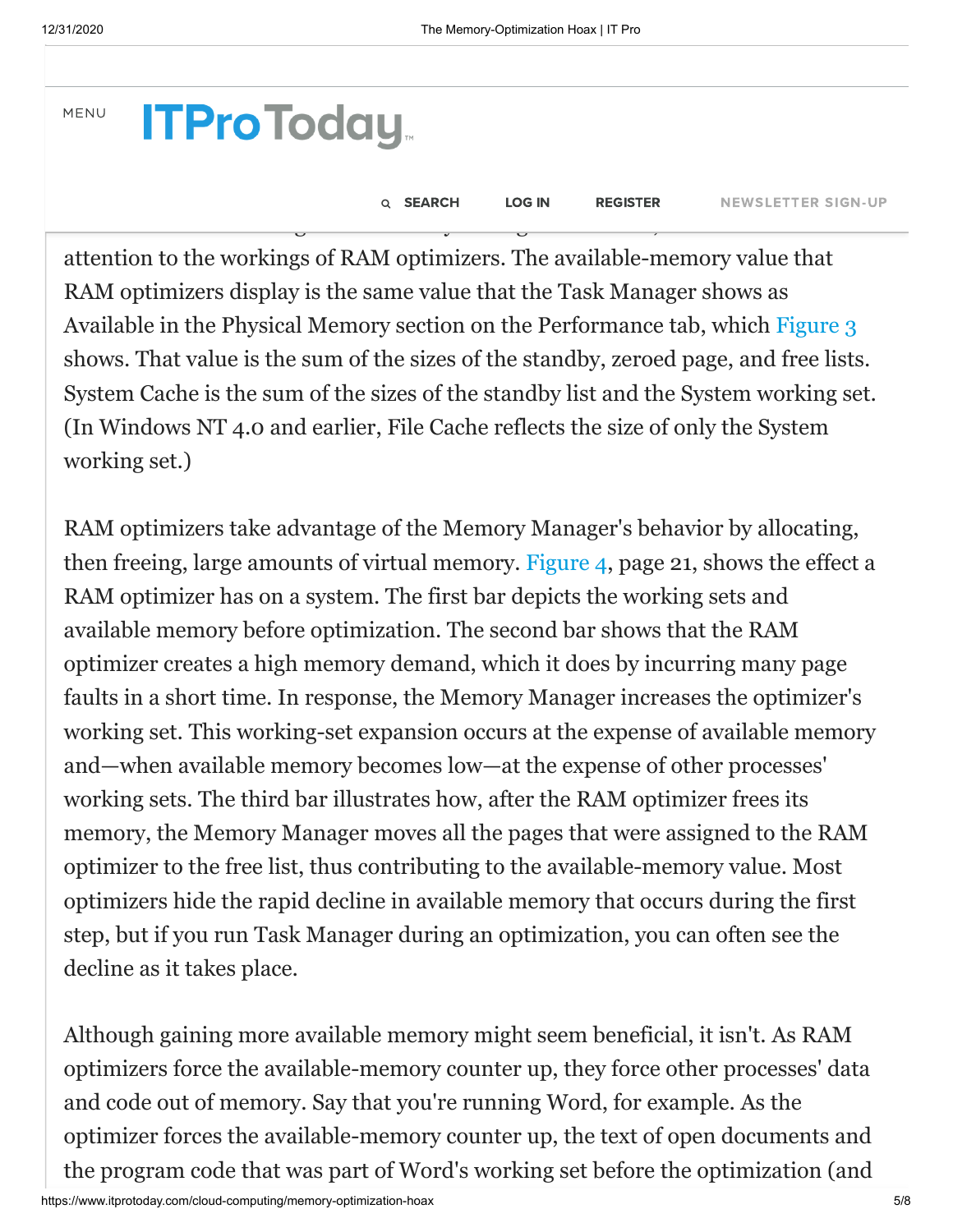

Other RAM Optimizer Claims

Some vendors make additional claims for their RAM-optimizer products. One claim you might see is that a product frees memory that's needlessly consumed by unused processes, such as those that run in the taskbar tray. All such claims are untrue because Windows automatically trims idle processes' working sets. The Memory Manager handles all necessary memory optimization.

Developers of RAM optimizers also claim that their products defragment memory. The act of allocating, then freeing a large amount of virtual memory might, as a conceivable side effect, lead to blocks of contiguous available memory. However, because virtual memory masks the layout of physical memory from processes, processes can't directly benefit from having virtual memory backed by contiguous physical memory. As processes execute and undergo working-set trimming and growth, their virtual-memory–to–physical-memory mappings will become fragmented despite the availability of contiguous memory.

Having contiguous available memory can improve performance in one case: when the Memory Manager, to maximize the behavior of the CPU memory caches, uses a mechanism called *page coloring* to decide which page from the free or zeroed page list to assign to a process. However, any minor benefit that might result from making available physical memory contiguous is heavily outweighed by the negative impact of discarding valuable code and data from memory.

Finally, vendors often claim that RAM optimizers regain memory lost to leaks. This claim is perhaps the most patently false assertion of all.

https://www.itprotoday.com/cloud-computing/memory-optimization-hoax 6/8 The Memory Manager knows at all times what physical and virtual memory belongs to a process. However, if a process allocates memory, then doesn't free it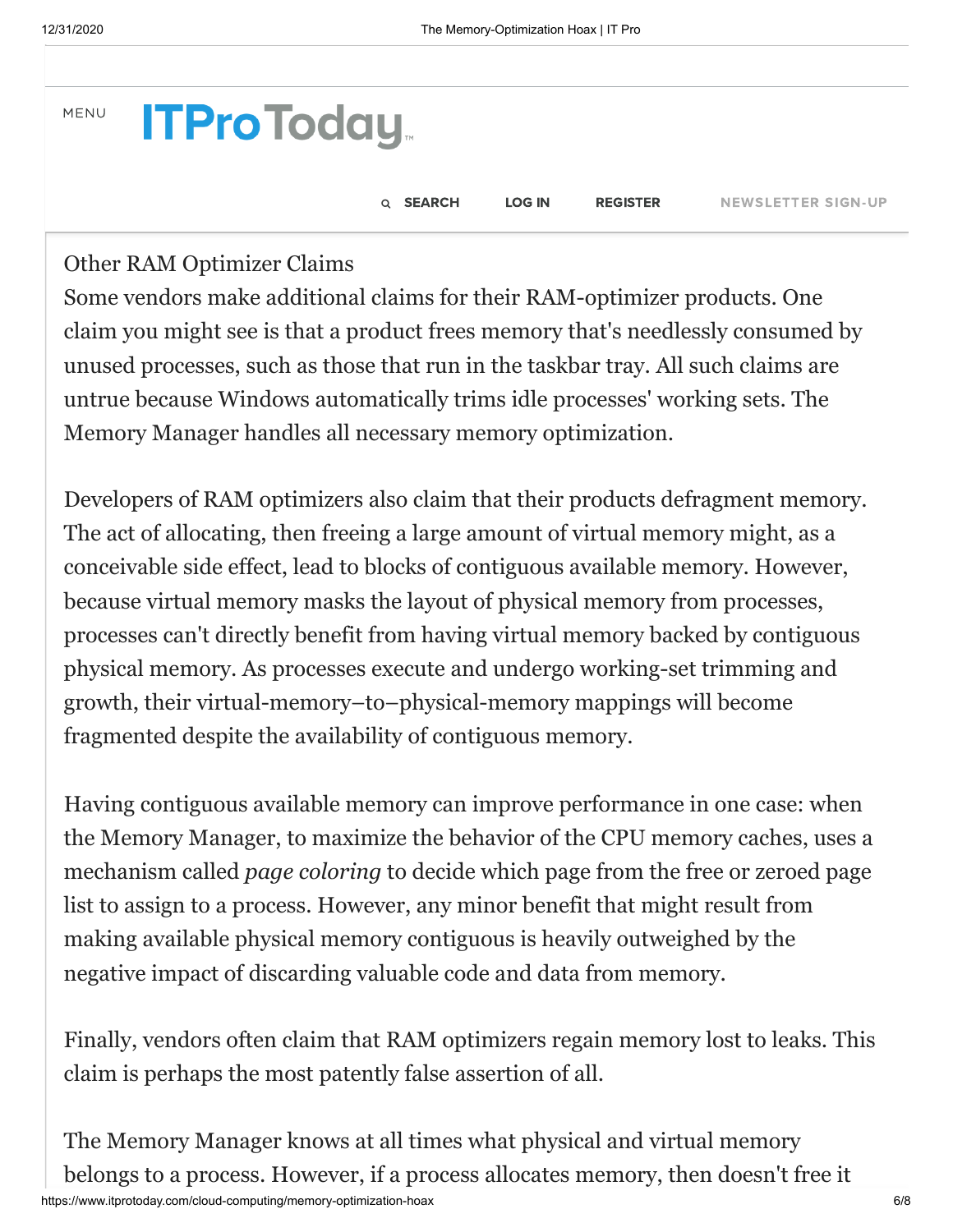MENU

# recogni[ze that the allocated memory](https://www.itprotoday.com/) won't be accessed again at some point and must be process to the process exists to reclaim the memory.

#### Q SEARCH LOGIN REGISTER NEWSLETTERS **Q SEARCH LOG IN REGISTER** NEWSLETTER SIGN-UP

working-set trimming eventually will steal from the process's working set any physical pages that are assigned to leaked virtual memory. That process sends the leaked pages to the paging file and lets the system use physical memory for other purposes. Thus, a memory leak has only a limited impact on available physical memory. The real impact is on virtual-memory consumption (which Task Manager calls both PF Usage and Commit Charge). No utility can do anything about virtualmemory consumption other than kill processes that are consuming memory.

## Fraudware

I have yet to see a RAM optimizer that lives up to any of its claims. If you look closely, you'll often see that vendors have buried long-winded disclaimers on their Web sites that state what I've explained—that the product might not have any impact on a system's performance and might actually degrade it. Even without knowing how these products take advantage of the Memory Manager to inflate a highly visible and provocatively named memory metric, common sense suggests that if RAM optimization were possible (and could be implemented by so many small-time upstarts), Microsoft developers would have long since integrated the technology into the kernel.

## 2175 [COMMENTS](javascript:void(0))

### RECOMMENDED READING